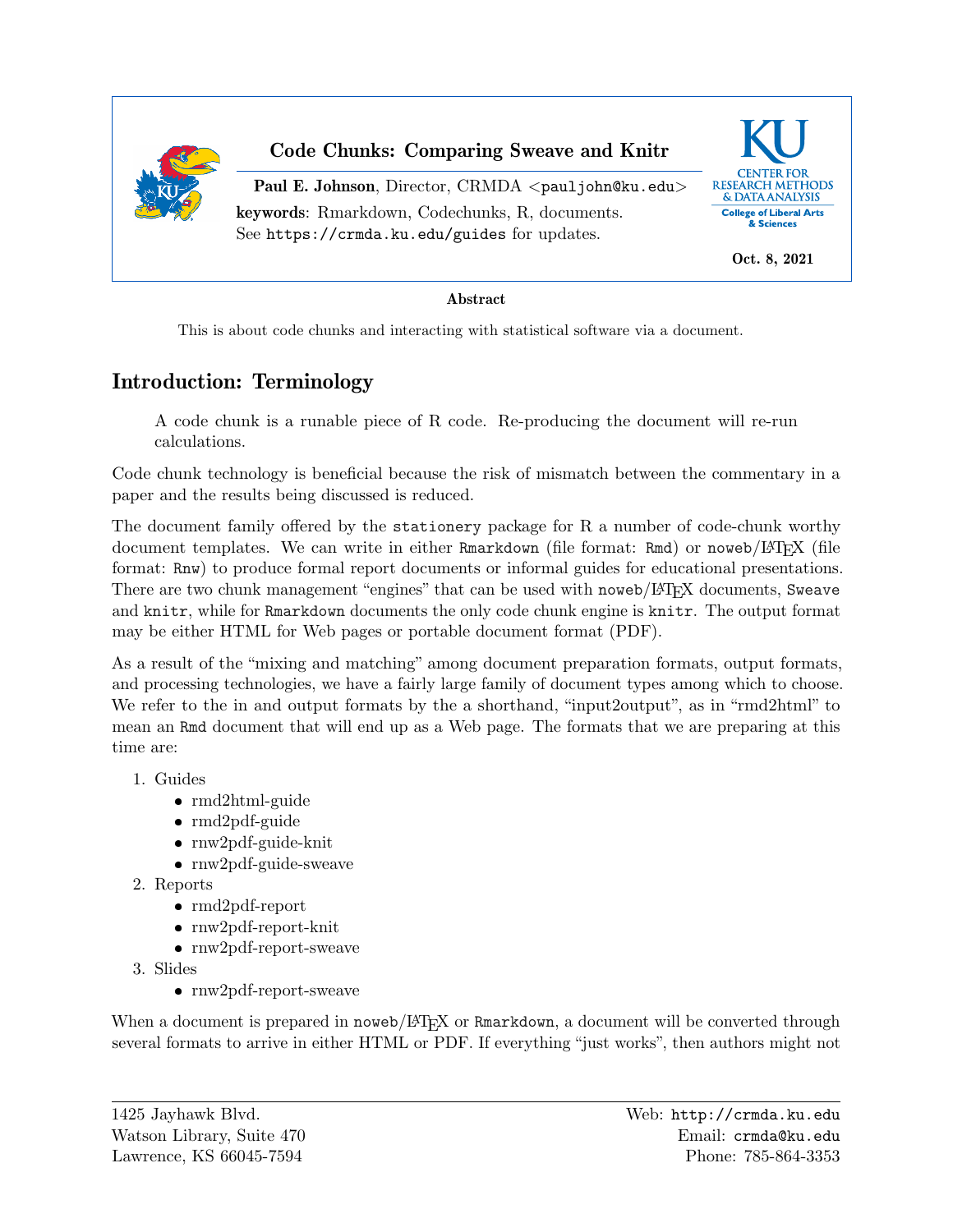worry too much about success at each individual stage. In my experience, more elaborate documents almost never "just work". Understanding the sequence of transitions can help in correcting problems.

This document is about one of the earliest stages in document processing. The transition from Rnw  $\rightarrow$  tex, or from Rmd  $\rightarrow$  md, will scan the document for "code chunks", send them to R, and then the results might be put to use in the document. This is called "weaving" or "knitting", depending on which chunk-processing function is used. The older, traditional method is called Sweave, while the newer engine is called knitr.

## Enter "code chunks"

Suppose a professor is writing about the psychology of adolescence or social conflict in Uganda. In the "old" paradigm, the professor will do some statistical analysis in SAS or SPSS and the copy/paste output into the document. This is a tedious, error prone process. Documents produced in this way are difficult to keep up-to-date and difficult to proof read.

Instead of cutting and pasting, we instead insert code chunks that are run during document preparation. The advantages of this are obvious. The statistical code and results never become "out of step" with the final document. If the raw data is revised somehow, we no longer repeat the "old" fashioned process of re-running the analysis and then "copy/pasting" the results into a revised document. Instead, we run through the document preparation steps again and the results are automatically updated and revised.

Code chunks are allowed in both noweb/LATEX and Rmarkdown documents intended for either HTML or PDF. In R, the original method for creating code is called ["Sweave".](https://leisch.userweb.mwn.de/Sweave) A code chunk is created by a somewhat cumbersome notation that begins with " $\equiv$ " and ends with " $\mathbb{Q}$ ". Here is a code chunk that runs a regression model.

```
<< > > =
lm(y \sim x, data = dat)@
```
The chunks in noweb/L<sup>A</sup>TEX documents can be processed by knitr as well. In Rmarkdown documents, knitr is the only chunk-processing technology that is available. In Rmarkdown documents, the outer boundaries are changed to three back ticks, along with squiggly braces and the letter "r", which designates the language being processed  $(\text{knitr can handle several languages}).$ 

```
\cdots { r }
lm(y \sim x, data = dat)
```
These are simple, unnamed chunks. In actual usage, the beginning of the chunk usually has several additional arguments, including a name for the chunk. Names are helpful because error messages will later report the name of the failed chunk. For that reason, we suggest, as a general policy, that chunks should be named.

```
\langle < mychunk10 > > =
lm(y \sim x, data = dat)@
```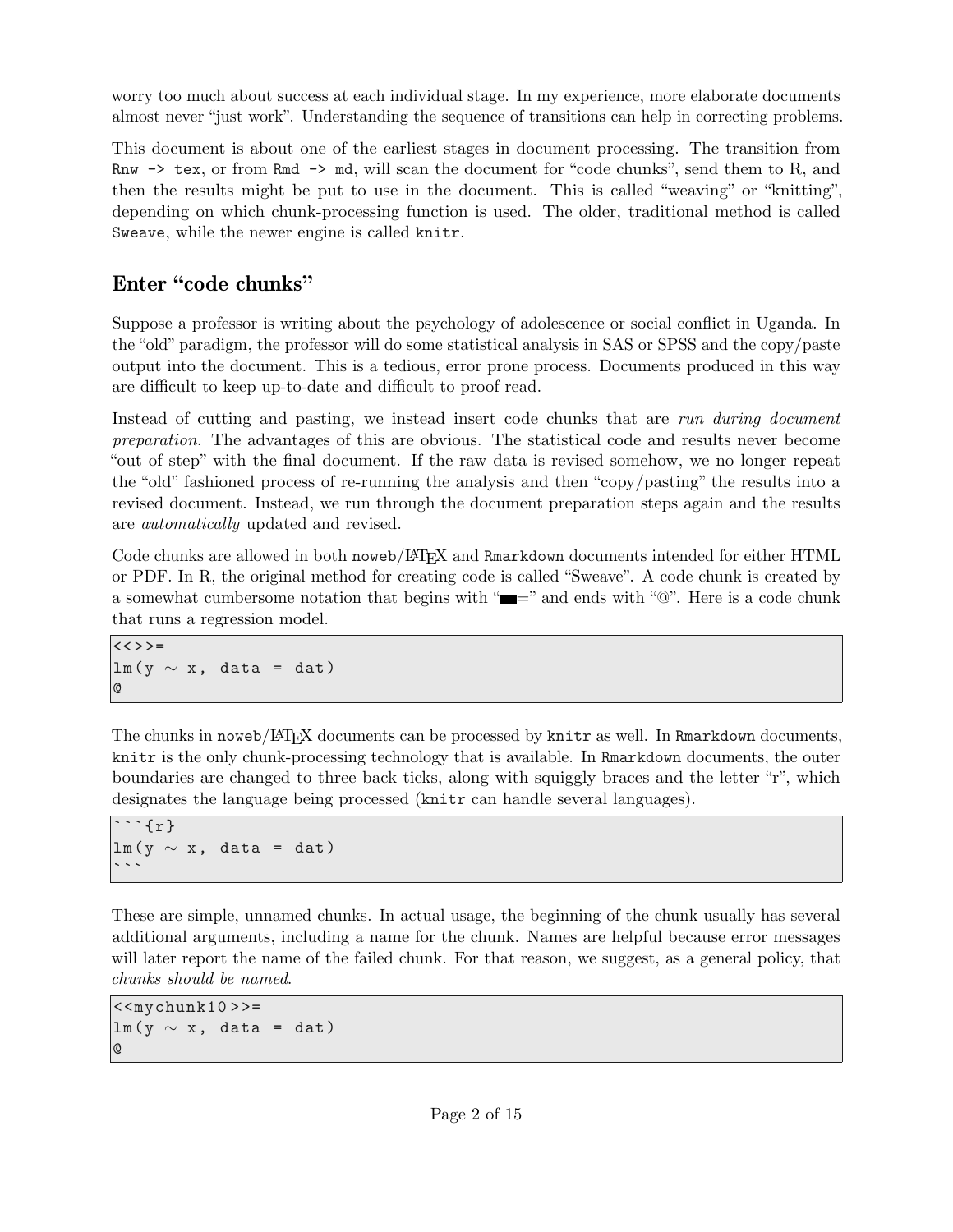```
\cdots{r mychunk10}
lm(y \sim x, data = dat)
```
The options, which control if the code is displayed in the document, or if the output is included, and so forth, can be specified after the chunk's name.

### If you don't want code chunks

Some documents may not use the code chunks. But it is nice to know they are available when we need them.

# Chunk options in common between knitr and Sweave

Whether we use knitr or Sweave to handle code chunks, the same chores must be handled. The key options available in both frameworks are

- 1. echo: if TRUE, the R code will be displayed along with the output
- 2. include: the chunk is evaluated, but neither the echo nor the results are displayed
- 3. eval: if FALSE, the chunk is not sent to the R session, but it is checked for correctness of code.
- 4. fig: if TRUE, the chunk creates a graphic to be saved (usually pdf or png)
- 5. results: indicate if results should be included, possibly specifying details

In the documentation for Sweave, the original chunk processor, the options are declared by short names T or F, while in the time since then the R Core generally suggests writing the full names TRUE and FALSE. In documentation about knitr, authors are much more likely to write out the full names TRUE and FALSE.

knitr differs from Sweave in a few interesting ways that we will explore as we go. knitr has different codes for document-wide options. It also has a richer set of options to control functions to handle the document processing. One benefit of knitr is that it can be used to write about other kinds of programs. I've used it to write about the BASH shell, for example.

Rather than going through all possible chunk arguments, we now survey (and give examples) of the chunk variations that we require in documents, for any frontend or backend. We need the ability to create chunks that:

- 1. are not evaluated, but are displayed "beautifully" to the reader, with syntax highlighting.
- 2. are not displayed, but are evaluated, and the results may (or may not) be displayed for the reader.
- 3. create graphics, which are automatically included in the document.
- 4. create graphics (or other files) that are not automatically included in the document. Graphics are saved in image files that can be inserted at a different part in the document. I call this the "save something for later" approach.
- 5. import previous chunks for re-analysis.

This document is prepared with Rmarkdown. The chunks are converted from Rmd to md by the knitr functions.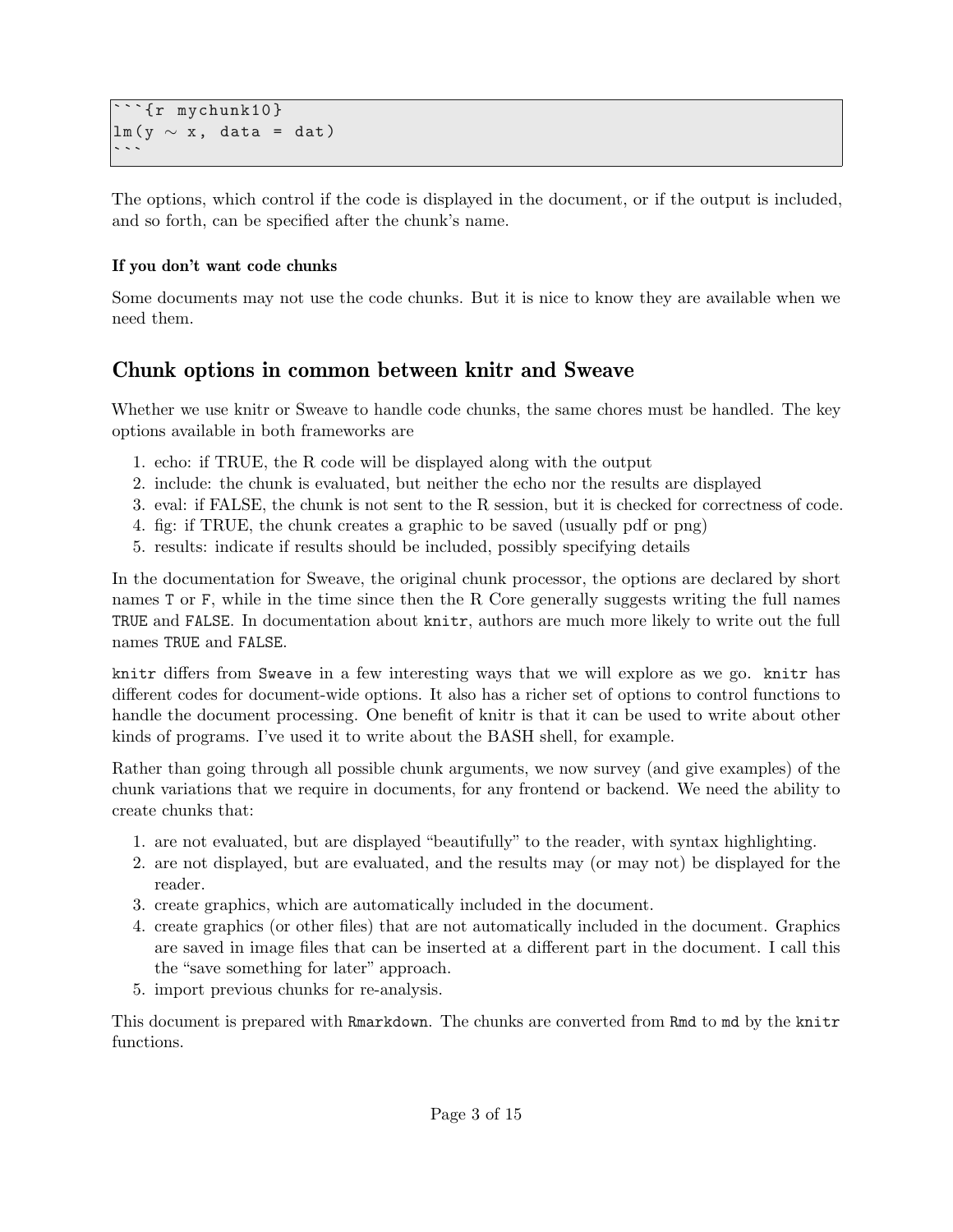Because this document is using the PDF backend, we are able to use the LAT<sub>EX</sub> listings package to display the results. listings is a highly customizable framework that can beautify the code and output displays.

The listings display is set to show code chunks in a light gray background with a monospace typewriter font. I prefer to not display the R prompt ">" in the listings display for code input. In addition, contrary to the Rmarkdown default, I do not want the R comment symbol, ##, at the beginning of every line of output.

## Tour of knitr code chunks

1. A chunk that is evaluated, echoed, both input and output. This is a standard chunk, no chunk options are used:

```
\cdots{r chunk10}
          set.seed (234234)
          x \leftarrow \text{rnorm}(100)\begin{array}{c|c} \text{mean (x)} \\ \text{...} \end{array}
```
The user will see both the input code and the output, each in a separate box:

```
set. seed (234234)
x \leftarrow \text{rnorm}(100)mean (x)
```
[1] -0.1004232

Notice the code highlighting is not entirely successful, as the function set.seed is only half-highlighted.

2. A chunk with commands that are echoed into the document, but not evaluated  $(eval = F)$ .

```
\overline{\text{r r chunk30, echo=F}}set.seed (234234)
x \leftarrow \texttt{rnorm}(100)
```
The user will not see any code that runs, but only a result box:

```
\cdots{r chunk20, eval=F}
          set.seed (234234)
          x \leftarrow \text{rnorm}(100)\begin{array}{c|c} \text{mean (x)} \\ \text{...} \end{array}
```
When the document is compiled, the reader will see the depiction of the code, which is (by default) beautified and reformatted: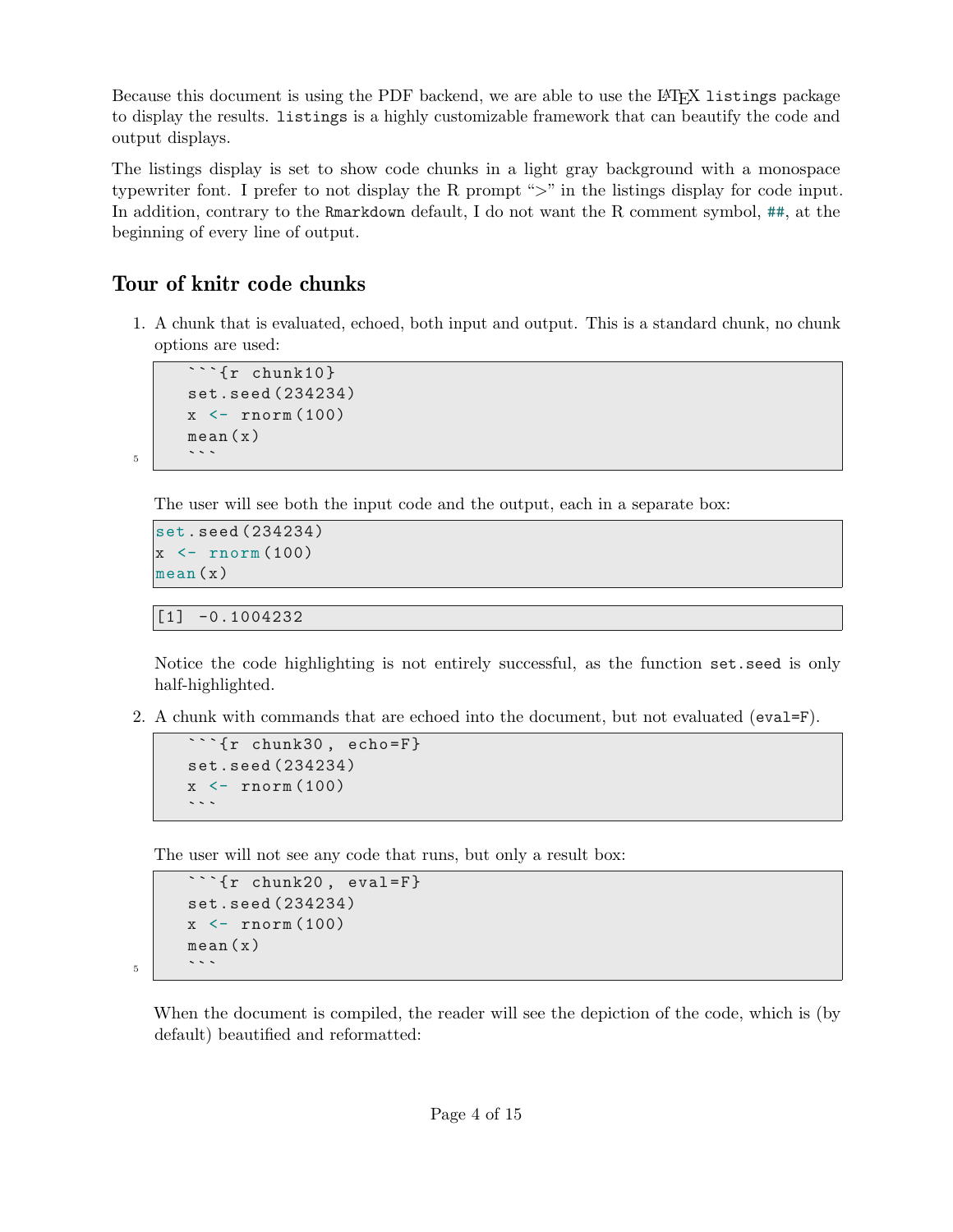```
set. seed (234234)
x \leftarrow \text{rnorm}(100)mean (x)
```
3. A chunk that is evaluated, with output displayed, but code is not echoed (echo=F). It is not necessary to specify eval=T because that is a default.

```
\cdots{r chunk30, echo=F}
set.seed (234234)
x \leftarrow \texttt{rnorm}(100)\sim \sim \sim
```
The user will not see any code that runs, but only a result box:

[1] -0.1004232

4. A hidden code chunk. A chunk that is evaluated, but neither is the input nor output displayed  $(include=F)$ 

```
\frac{1}{\sqrt{r}}chunk40, include=F}
          set.seed (234234)
          x \leftarrow \text{rnorm}(100)\begin{array}{c|c} \text{mean (x)} \\ \text{...} \end{array}
```
Here's what happens when that is processed:

What is the grammatically correct way to say "did you see nothing?" You should not even see an empty box? After that, the object x exists in the on-going R session, it can be put to use.

### Chunks with graphics in knitr

5. A chunk that creates a graph, and allows it to be inserted into the document, but the code is not echoed.

```
```{r chunk50, fig=T, fig.height=3, fig.width=4,
  fig.show =" hold " , echo =F}
hist (x, main = "One Histogram Displayed Inline")
```
The result of that should simply be a graph inserted into the final document, with no signal to the reader that it was produced by a code chunk.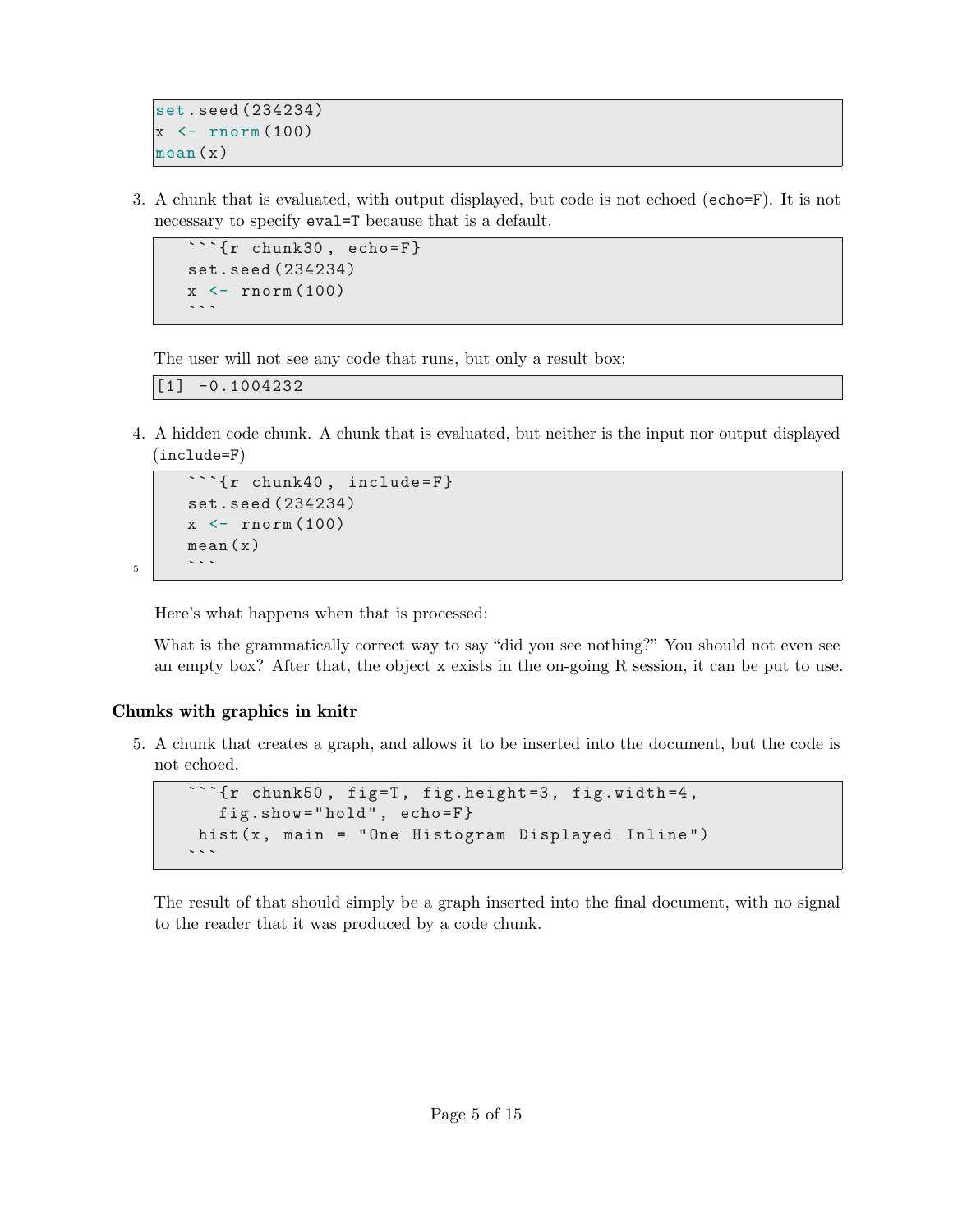# **One Histogram**

<span id="page-5-0"></span>

Figure 1: A Floating Histogram

# **One Histogram Displayed Inline**



6. Save a graph in a file and display it at another point in the document.

A. First, I demonstrate feature unique to the PDF backend. PDF documents have features for "floating" tables and figures and these can be used. A chunk that creates a graph and provides a caption will cause a float to be created.

```
***{r chunk60, fig=T, fig.height=3, fig.width=4,
   fig.show =" hold " , echo =F , fig.cap = " \\ label { fig : hfloat }A
   Floating Histogram "}
hist (x, main = "One Histogram")
```
Observe in the output we have a numbers, floating figure. Because we inserted a label with the caption, we can cross-reference Figure [1.](#page-5-0) Figure numbers will be adjusted automatically as new figures are added before and after this chunk. This feature is not available in HTML.

B. For HTML output, the best we can do is save a graph, but does not allow it to be displayed immediately.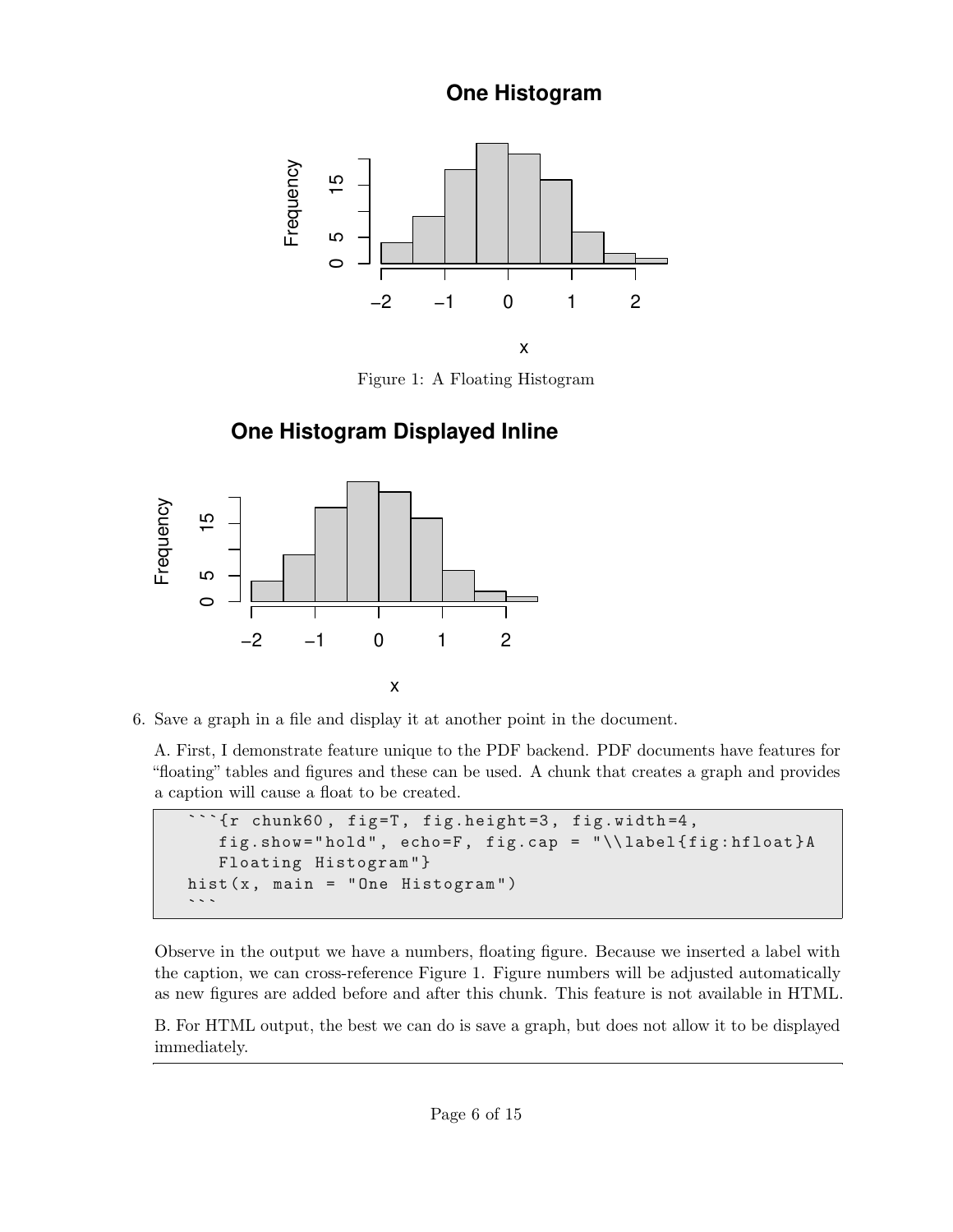```
\sum_{i=1}^{n} (r chunk65, fig=T, fig.height=3, fig.width=4,
   fig.show =" hide " , dev =c(" pdf " , " png ")}
hist (x, main = "Another Histogram")
```
Why do this? In HTML, we don't have the option to create figure floats, but the next-best option is to show code for a figure, but prevent its inclusion in the document by setting fig.show="hide".

In this code chunk, we asked for output in 2 formats, one as png and one as pdf.

Now that the image file exists, we can insert it manually, because the pdf was saved in a file named "tmpout/p-chunk60-1.pdf". I chose the name "tmpout" in the template, that is configurable. But I like that name pretty much. Here, for example, is an HTML table in which I have embedded that image

If we want to insert the figure with markdown tools, we could. This is the code that would typically be used. ![Another Histogram](tmpout/p-chunk65-1.pdf)

This is inflexible because the image cannot be rescaled. Also, note that markdown does not have a concept of "centering" or "alignment" of a figure, so to a significant extent we have to focus on tools in the backend document language. Here we suggest using backend-specific code to include–and scale–the figure. This inserts the figure using L<sup>A</sup>TEX terminology in a PDF document

```
\ includegraphics [ width =3 .5in ]{ tmpout / p-chunk65-1.pdf }
```


## **Another Histogram**

Here we are happy to see that the  $*$ raw LAT<sub>E</sub>X $*$  code for inserting graphics does work (but do not understand why).

If we are targeting an HTML backend, we would write a similar request in HTML code, using the file tmpout/p-chunk65-1.png:

```
\langleimg src="tmpout/p-chunk65-1.png" alt="a floating histogram"
   width =" 308 "
height = "216"
```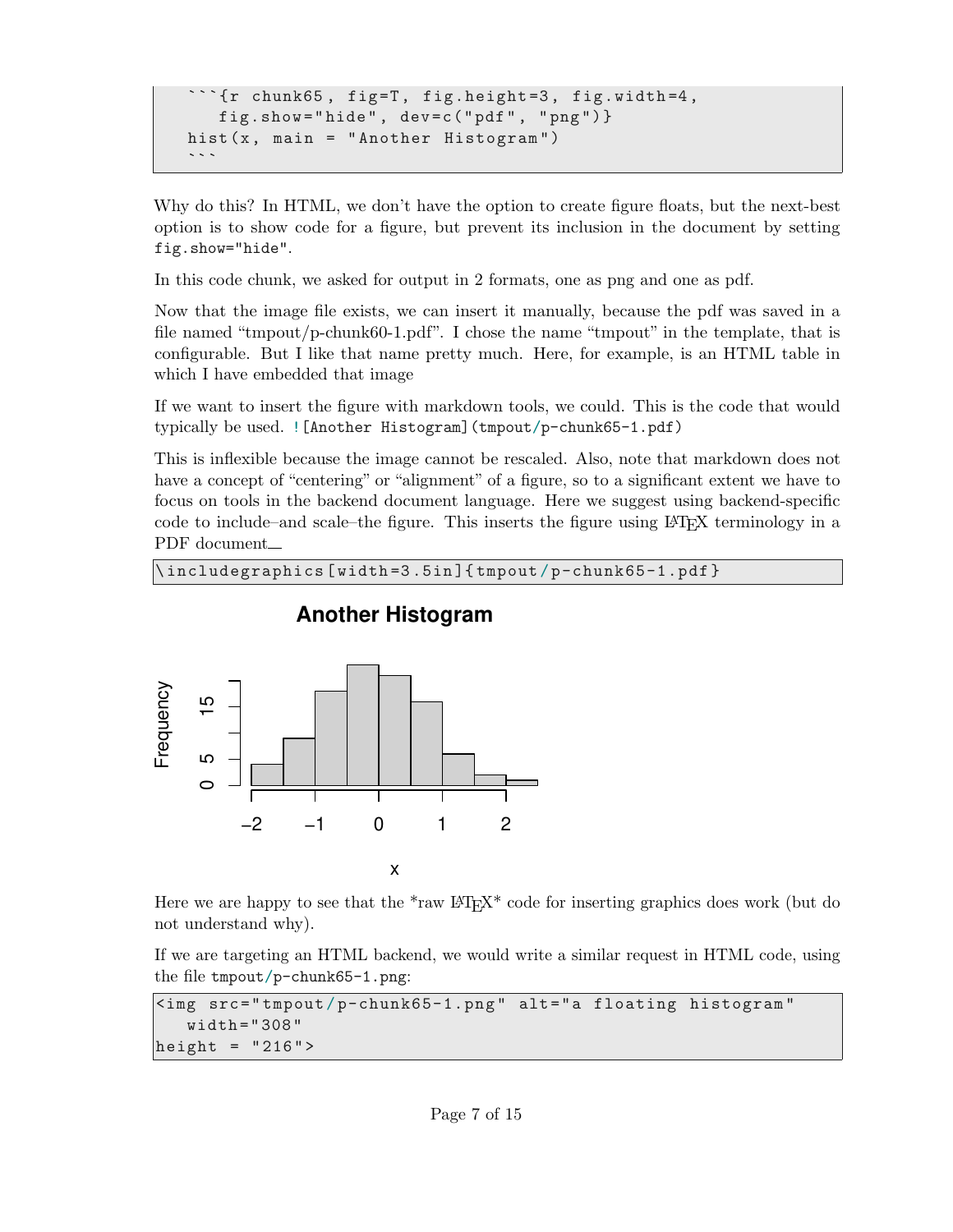Here, we are guessing that the end user's screen will tolerate an image that is 308 pixels wide. If I were writing in HTML at the moment, I'd try harder on sizing that appropriately. But this is a PDF document and this is just an example of what an HTML author might do.

7. One chunk that shows a series of commands. This is an example of a feature in the knitr chunk-processing framework. It is not directly accessible from Sweave, but it can be achieved by some careful coding. The knitr code chunk option will . It is possible to display the whole graph created by the series of commands.

In this case, we demonstrate the usual R plotting exercise in which a "blank" plot is created, and then lines, points, and labels are added one by one.

```
plot(c(0, 1), c(0, 1), xlim = c(0, 1), ylim = c(0, 1), type = "n",ann = FALSE, axes = F)rect(0, 0, 1, 1, col = "light grey", border = "grey")axis (1, tck = 0.01, pos = 0, cex. axis = 0.6, padj = -3, lwd = 0.8,
        at = \text{seq}(0, 1, \text{ by } = 0.2), labels = c("", \text{seq}(0.2, 0.8, \text{ by } = 0.2),
            ""))
5 \text{ axis } (2, \text{ tck } = 0.01, \text{ pos } = 0, \text{ cex. axis } = 0.6, \text{ padj } = 3, \text{ lwd } = 0.3,at = seq(0, 1, by = 0.2), labels = c("", seq(0.2, 0.8, by=0.2),
            " "mtext ( expression (x), side = 1, line = 0.5, at = .6, cex = .6)
  mtext ( expression (y), side = 2, line = 0.5, at = .6, cex = .6)
  mtext{ text}(c("Min x", "Max x"), side = 1, line = -0.5, at = c(0.05,0.95, cex = .6)
10 \text{mtext} (c("Min y", "Max y"), side = 2, line = -0.5, at = c(0.05,
      0.95) , cex = .6)
  lines(c(.6, .6, 0), c(0, .6, .6), lty = "dashed")text (.6, .6, expression (paste ("The location ",
                                     group("(" , list(x[i] == .6 , y[i] ==(0.6),")"))), pos = 3, cex = .7)
  points (.6 , .6 , pch = 16)
```
I want to run that code from top to bottom, but I don't want to retype it. Both Sweave and knitr allow one to retrieve code from a chunk and put it to use again. This demonstrates the knitr method, which uses the chunk option ref.label.

```
\lq\lq \lq \lq \lq \lq \lq \lq \lq \lq \lq \lq \lq \lq \lq \lq \lq \lq \lq \lq \lq \lq \lq \lq \lq \lq \lq \lq \lq \lq \lq \lq \lq \lq \lq \lq \lq \collapse = T, fig.width = 5, fig.height = 5}
```
This produces one figure, which happens to illustrate the Cartesian plane (between 0 and 1 on both axes):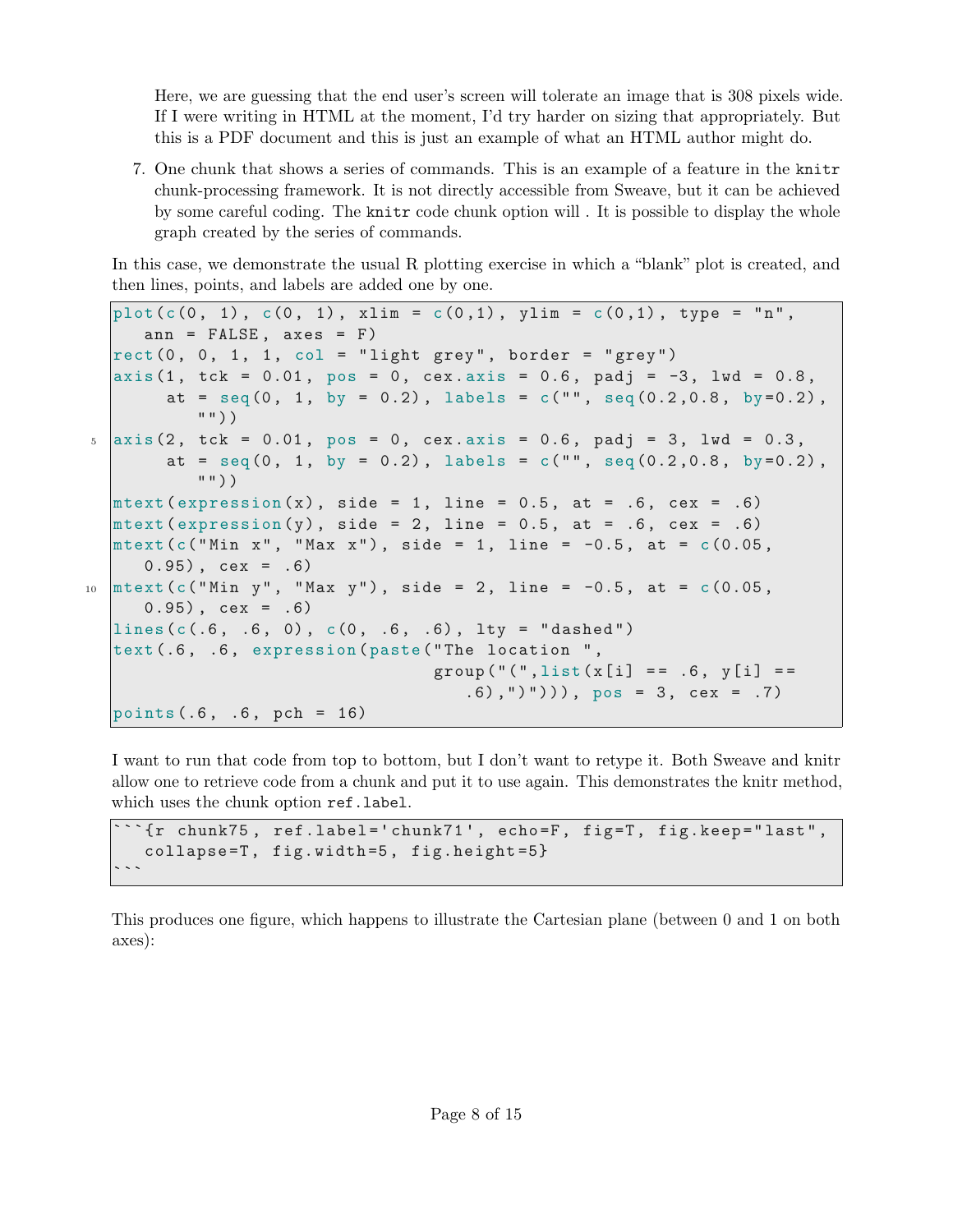

However, we might be in teaching mode and we need to demonstrate the effect of each successive R function in the process of creating the figure. If one is using Sweave, one will have to write many separate chunks, each to accomplish each stage. In comparison, the knitr engine has a special option, fig.keep, which instructs the system to keep a snapshot of each separate image in the creation of this figure.

```
\lq\lq {\rm tr} chunk76, ref.label='chunk71', echo=F, fig=T, include=F,
  fig.keep =" all " , collapse =T , fig.width =4 , fig.height =4}
```
A quick check of the tmpout directory shows that this code created several graphs. Observe:

list . files (" tmpout " , pattern ="p - chunk76 .\*pdf ")

```
[1] " p-chunk76-1.pdf " " p-chunk76-10.pdf " " p-chunk76-11.pdf "
 [4] " p-chunk76-2.pdf " " p-chunk76-3.pdf " " p-chunk76-4.pdf "
 [7] " p-chunk76-5.pdf " " p-chunk76-6.pdf " " p-chunk76-7.pdf "
[10] "p-chunk76-8.pdf" "p-chunk76-9.pdf"
```
There is a separate output file for each stage in the transition, p-chunk-76-1.pdf through p-chunk-76-11.pdf. It is a bit tricky to display a matrix of figures "automatically", but I'll use a L<sup>A</sup>TEX

structure to do this work.

#### Chunks with tables

8. "Made to fit" analysis tables.

If the backend is HTML, we probably need R functions that will write HTML code that can slide into our document as is. If the backend is PDF, we probably need a table in  $\mathbb{F}$ F<sub>F</sub>X markup. I say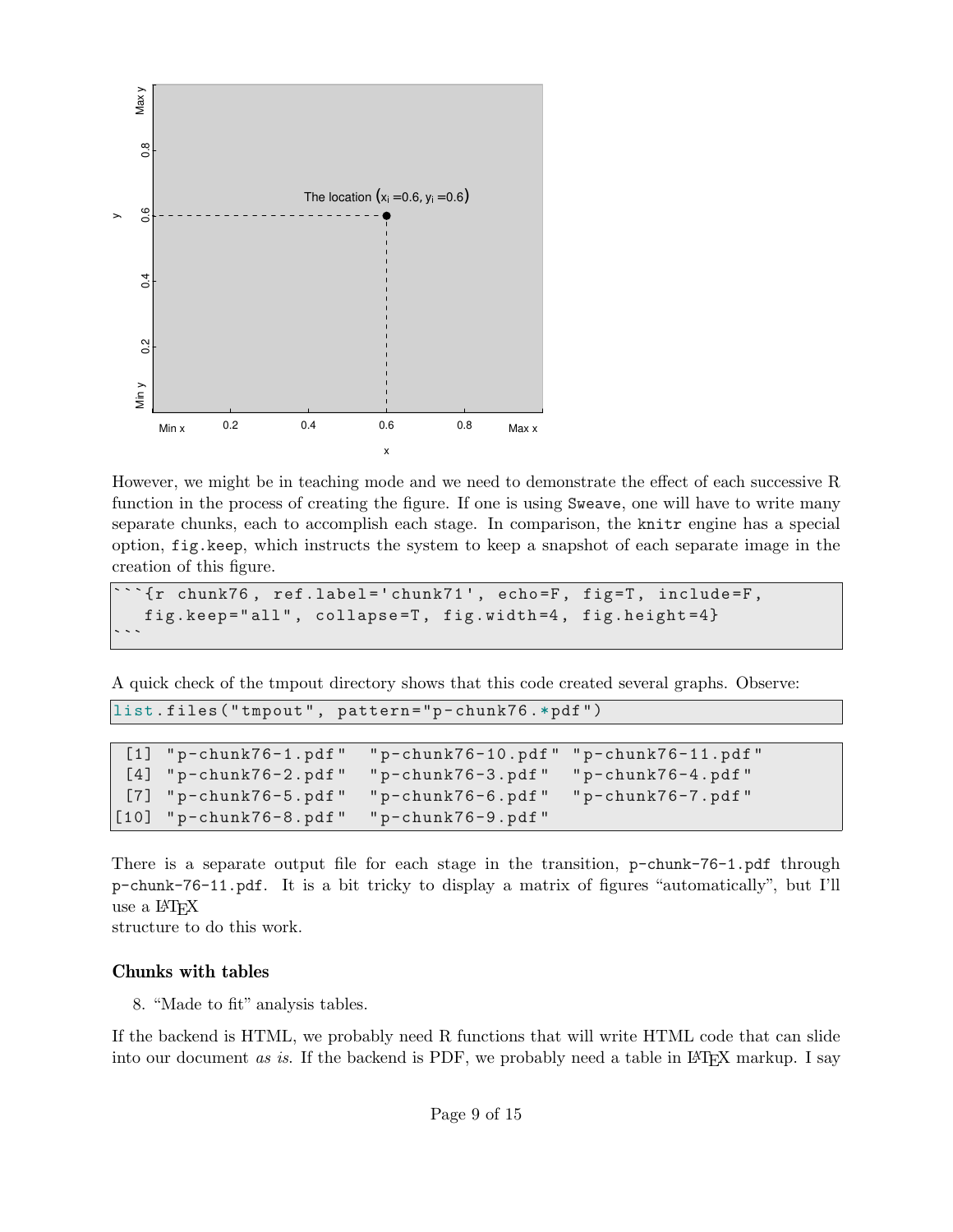

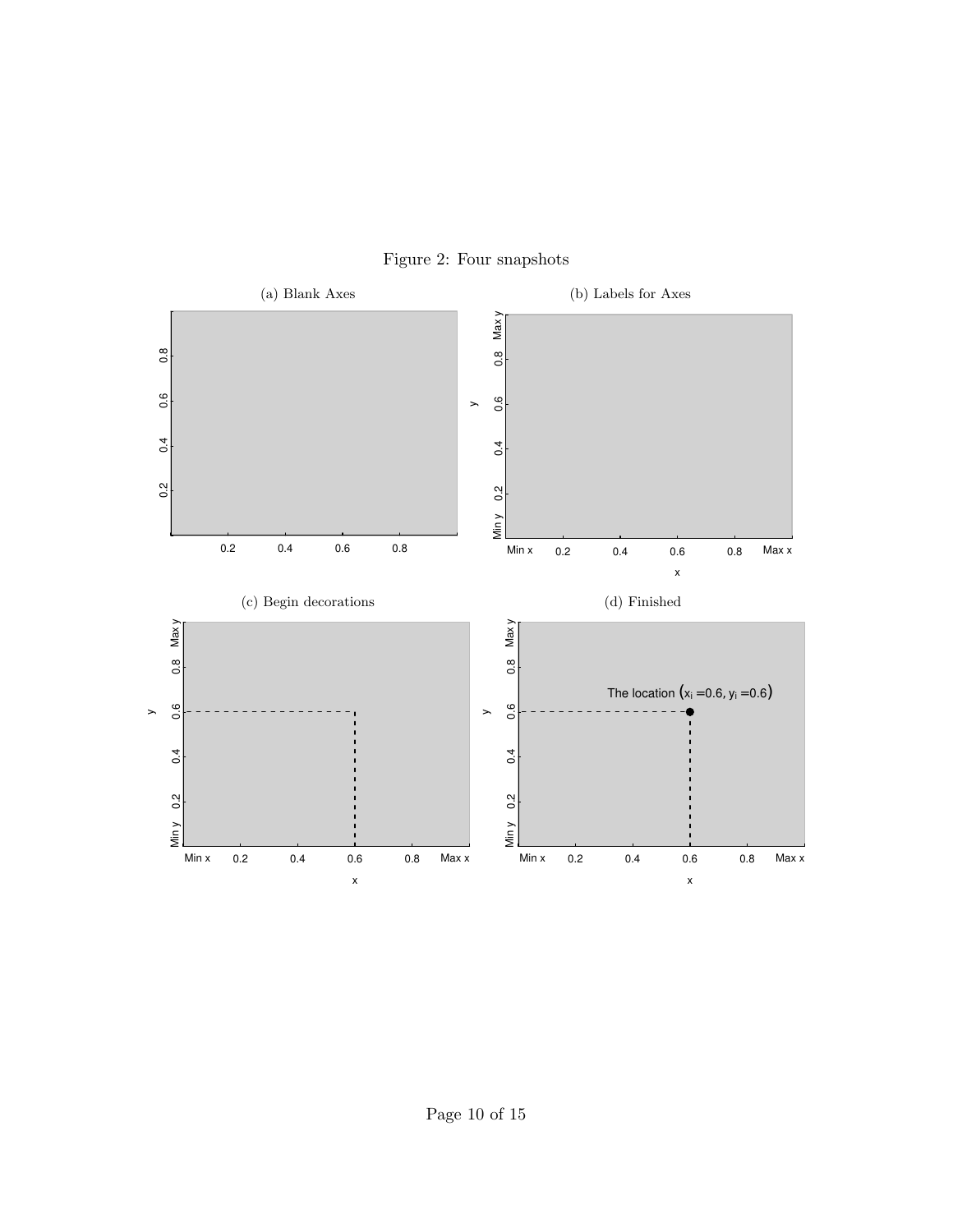probably because sometimes the compilation fails, even if we have the expected formats, because there are little wrinkles

## Other special features of knitr

### Chunk caching

This is "SLOW!" That's a common complaint about compiling a document that has substantial code chunks. It is SLOW. The delay discourages authors from following my advice to "compile early, compile often."

When I am writing in LAT<sub>EX</sub>, I have found 2 strategies to deal with the slowness caused by processing R chunks. First, I have sometimes created "document branches". If we put all of the R code in a document branch, and then flag that branch as "inactive", then the document can be compiled without re-processing all of the R code. Second, I have used a simpler "two document" strategy. I have one noweb/ $\mu$ T<sub>F</sub>X

file with code chunks. It has nothing else, no commentary. Using the split=T flag, that document can be compiled to run the R code. The run creates separate code files for each of the chunks. Then I have a second document that inputs those chunks where desired. In order to compile the document, then, it is not necessary for me to re-run all of the calculations. Both of these approaches require some planning and it is important to run the code-producing branch (or file) when generating a final version of the document.

Neither of my workaround features are available for Rmarkdown authors, in large part because the split=T document option is not allowed in Rmarkdown. In fairness, I admit that the "homemade" document workarounds that I use may be difficult to administer (especially for novices). The Rmarkdown and knitr authors have employed an alternative strategy known as "code caching". When a chunk is processed, a copy of the calculations can be saved and used next time. The "magic trick", if it works perfectly, will never re-run a chunk unless it is necessary. In the implementation, my experience has been somewhat mixed, but quite a bit of effort has been made by the package authors.

In an Rmarkdown document that reports on extensive simulations, I would almost certainly avoid embedding the code in the document and I'd write a separate document that can conduct calculations and export tables and graphs. This is more difficult in Rmarkdown than it is in PDF documents, but it can be done.

# Sweave

One document can be handled only with one chunk-handling framework. I have much more experience with Sweave and generally prefer it, but recognize the fact that the young crowd likes knitr, so this was prepared with knitr.

At the beginning of an Sweave document, we can specify document-wide paramters. Here is a standard piece that I use in noweb/ $\angle$ AT<sub>EX</sub> documents.

```
\ SweaveOpts { prefix.string = tmpout /t , split = TRUE , ae = FALSE , height =5 ,
   width = 6}
```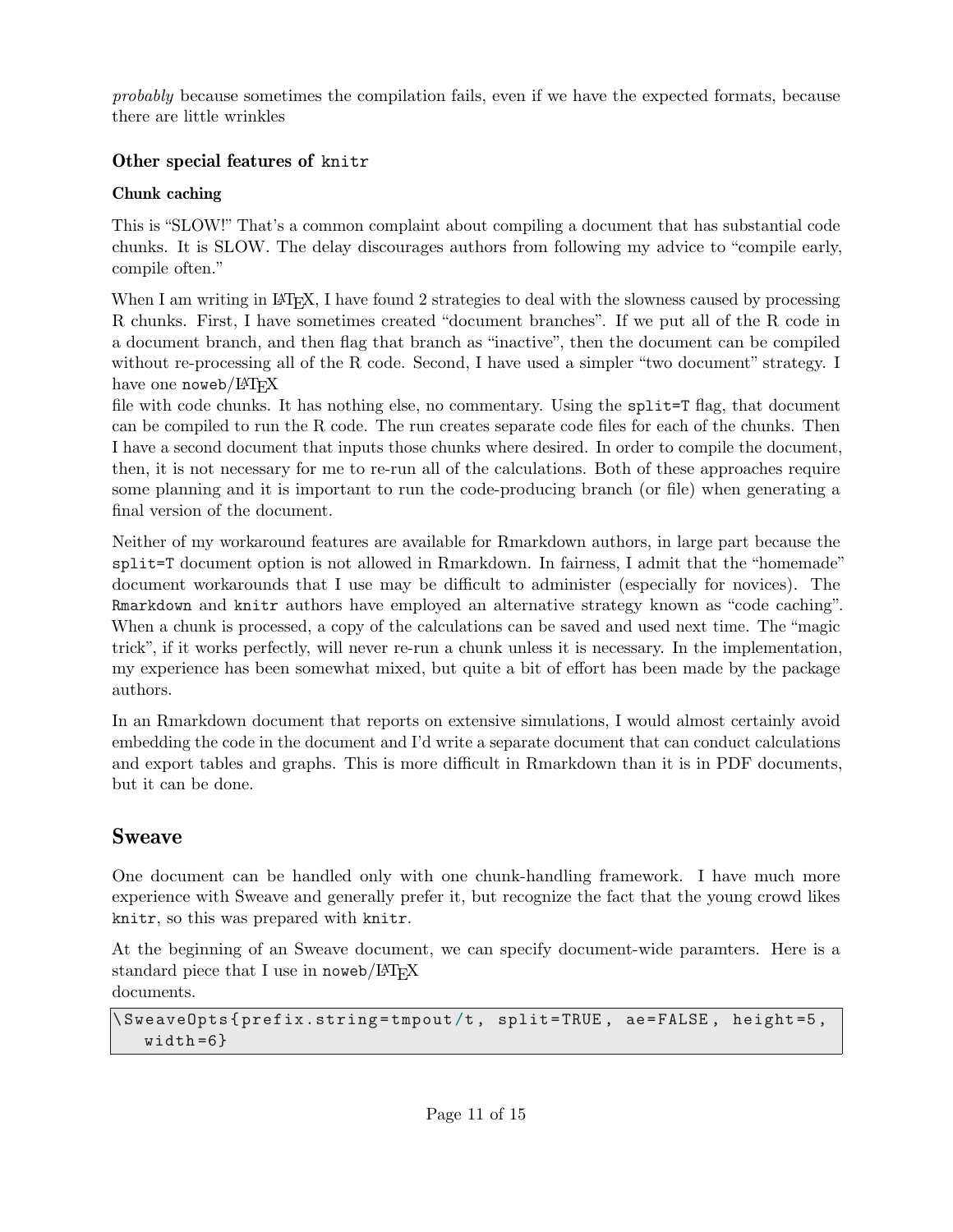Here are the highlights:

- 1. The prefix.string parameter specifies that output files will be placed in a folder tmpout and the first letter will be t. The user can, of course, change the prefix to any letter. (Because each document can have a different prefix, it is possible then to have several document that output files into the same output folder.)
- 2. split=TRUE asks Sweave to keep each chunks input and output results in a separate file. This is very handy, as will be explained below.
- 3. Turn off the ae feature set. Those features were created long ago and they interfere with more modern packages.

After the R session is started, one of the first chunks will create the tmpout directory, the collector of output graphs and code chunks:

```
<<echo =F>>=
if (!dir.exists ("tmpout")) dir.create ("tmpout", recursive = TRUE)
@
```
Some R users may not have noticed, but all R sessions include a large array of default settings that control display of warnings, the command prompt, reporting of decimals, and so forth. The options function is used to control the line length of output and the display of the command prompt. There is also an object called par, which sets defaults for plots. I almost always have a chunk that adjusts both par and opt.

```
<<Roptions , echo =F , include =F > >=
  opts.orig <- options ()
  options ( device = pdf )
  options ( width =160 , prompt =" " , continue =" ")
5 options (useFancyQuotes = FALSE)
  set.seed (12345)
  par.orig <- par ( no.readonly = TRUE )
  pjmar \langle -c(5.1, 5.1, 1.5, 2.1) \rangleoptions (SweaveHooks=list (fig=function() par (mar = pjmar, ps=10)))
10 pdf.options (onefile=FALSE, family="Times", pointsize=10)
   @
```
Save something for later

Use include=F to save something for later. This avoids some output problems that result from the one-size-fits-all tendency of the "completely automatic" document builder. In the usual weave''documentation, a user is told to type in a chunk and then the output plops into the documentright there' '. Sometimes, it is nicer to create the chunk outputs and figures, and then insert them later. This gives the author much more control over the size and position of graphs (and it is why we turn off ae). I learned this trick from Duncan Murdoch in the r-help email list.

This chunk would create a figure named tmpout/t-chunkfig.pdf. The chunk will not be displayed in the document, but it will still create a code chunk output file because echo=T.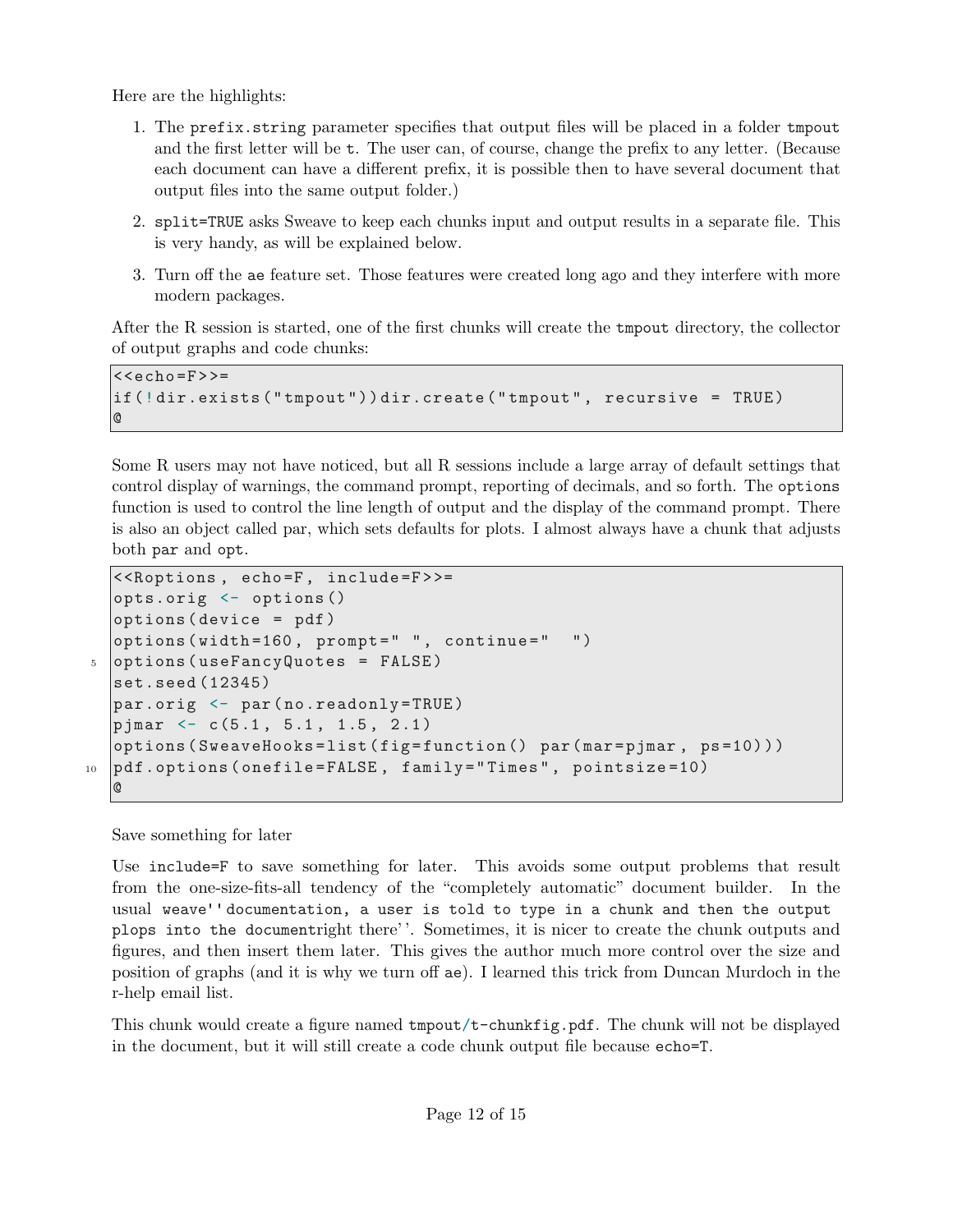```
<<chunkfig , include =F , echo =T , fig =T > >=
## R code for figure here
 @
```
A file named tmpout/t-chunkfig.pdf will be created in the tmpout directory. (Recall t- was designated as the prefix).

Now that the chunk was created, we are free to insert the graphic wherever we want in the usual L<sup>A</sup>TEX way. For example,

\includegraphics [width=5in] {tmpout/t-chunkfig}

Note .pdf is not incldued with the file name.

The echo result created a file named tmpout/t-chunkfig.tex and we insert that wherever we want with the LAT<sub>EX</sub> input macro. Interestingly, we need to provide the full name, including .tex:

```
\input { tmpout / t-chunkfig.tex }
```
There are many R functions that can create LATEX markup. This is especially useful for tables. If a chunk's output is text with  $\text{LATEX}$ 

markup, and we want that tex to go "into the document immediately, right here," then we add the chunk argument results=tex. However, it is also possible to use the "save something for later" approach.

```
<<chunktable , include =F , results = tex > >=
# R code here
@
```
That creates a file named tmpout/t-chunktable.tex, which I would insert into the document whenever I like with

\input { tmpout / t-chunktable.tex }

Why do this? Why separate chunk output creation from inclusion in a document? I can put the chunk in wherever I want, but more importantly I might that chunk in a different document. It is very convenient to come along later sort through the output in the tmpout folder. I might need to make a separate slide show document displaying the same tables and/or figures and this makes it easy to do that.

The automatic "stick this output in where the chunk is placed' ' approach works great with lecture notes and guides because these things are easy to update and re-run.

In conclusion, the "automatic" "self-documenting" report is almost never exactly correct. It requires some "finger painting", if only to regain control of the position and size of figures. By saving the chunks, we give ourselves a degree of control.

#Regression Tables

There are many programs for creating regression tables. Every author will have to test to find out if the results are desirable.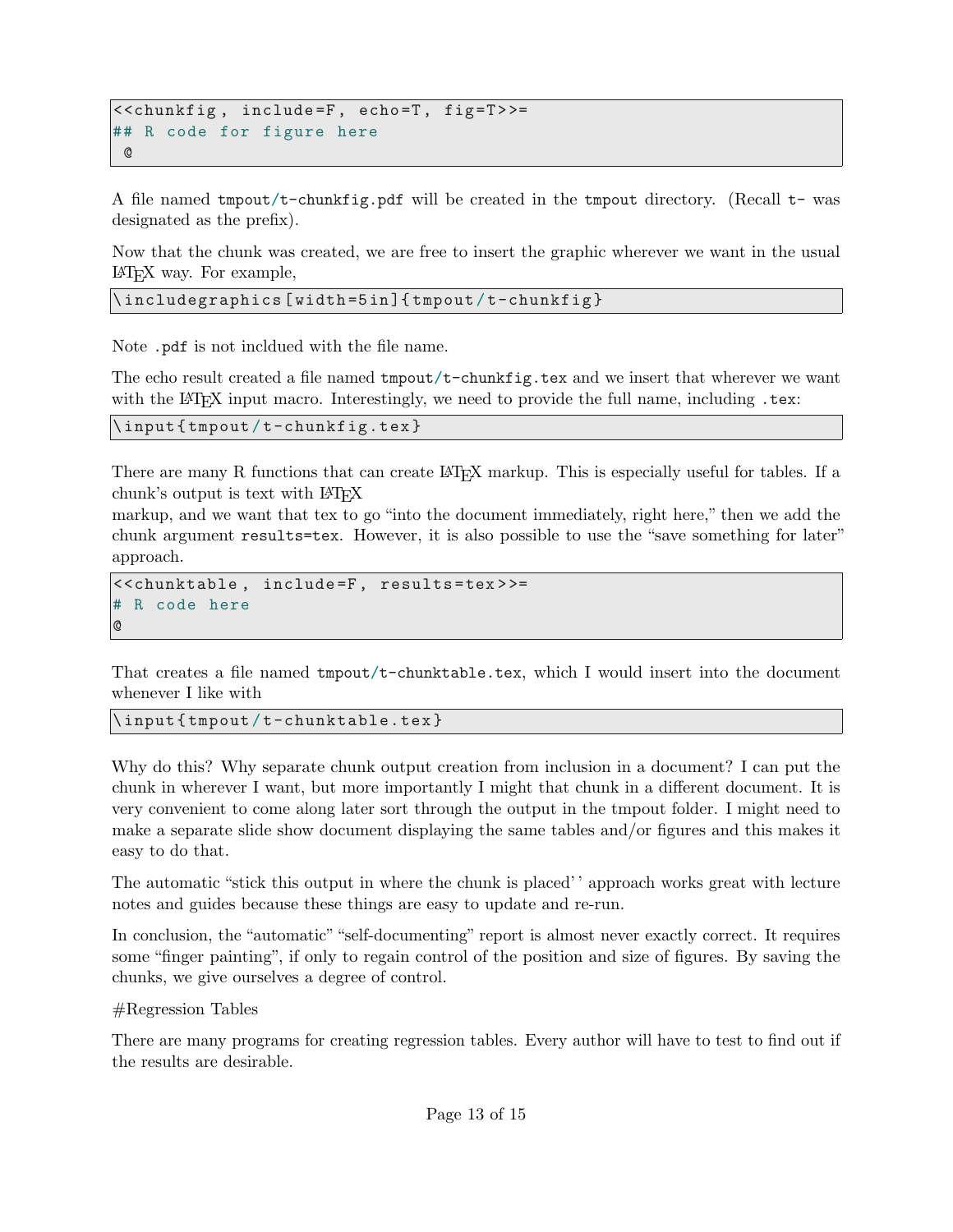Here we test the outreg function in the rockchalk package. outreg can generate output in either LaTeX or HTML, and the former is needed for a document that is compiled into a PDF document.

```
set. seed (234234)
dat \le data.frame (x1 = rnorm (100), x2 = rnorm (100), y = rnorm (100))
library ( rockchalk )
m1 <- lm(y \sim x1, data = dat)
m2 \le - \ln(y \sim x1 + x2, \text{ data} = \text{dat})v1 \le -c ("x1" = "Excellent Predictor", "x2" = "Adequate Predictor")
outreg (list ("First Model" = m1, "Second Model" = m2), varLabels =
   vl ,
        tight = FALSE , type = " latex ")
```

|                           | First Model |                   | Second Model                    |         |
|---------------------------|-------------|-------------------|---------------------------------|---------|
|                           |             |                   | Estimate (S.E.) Estimate (S.E.) |         |
| (Intercept)               | $-0.042$    | $(0.108) - 0.062$ |                                 | (0.110) |
| Excellent Predictor 0.069 |             | (0.130) 0.058     |                                 | (0.130) |
| Adequate Predictor_       |             |                   | 0.092                           | (0.095) |
| N                         | 100         |                   | 100                             |         |
| <b>RMSE</b>               | 1.074       |                   | 1.075                           |         |
| $R^2$                     | 0.003       |                   | 0.012                           |         |
| adj $R^2$                 | $-0.007$    |                   | $-0.008$                        |         |

∗*p* ≤ 0*.*05∗∗ *p* ≤ 0*.*01∗∗∗*p* ≤ 0*.*001

There are many other regression-table-making functions available today. I made some lecture notes about it for the R summer workshops that we offer at KU ([http://pj.freefaculty.org/guides/](http://pj.freefaculty.org/guides/Rcourse/regression-tables-1) [Rcourse/regression-tables-1](http://pj.freefaculty.org/guides/Rcourse/regression-tables-1)).

In the CRMDA, we have devoted a good deal of effort to the creation of a program that can create good-looking tables to summarize structural equation models (SEM). Please try the function semTable in the kutils package (when finished, that function will probably be moved to a package named semTable).

### #Listings, not Verbatim

The Sweave default system uses the LAT<sub>EX</sub> Verbatim class to offer input and output chunks in the document. A better approach, pioneered by Frank Harrell (Vanderbilt) uses the LATEX class listings. Harrell prepared a replacement for R's Sweave.sty and called it Sweavel.sty. I've used that for many years. Because we made a few minor customizations, that style file is now called kureport.sty.

We are using the listings class to display input and output chunks in this document. In the preamble, we have some special settings that control the color of text, the background, and so forth. The listings class has an elaborate settings framework.

The following is a listings display. It is not Sweaved, it is simply a LaTeX listings environment colored by the settings in the preamble

```
x \leftarrow \text{rnorm}(100)|y \leftarrow rpois (100, lambda = 2)
```